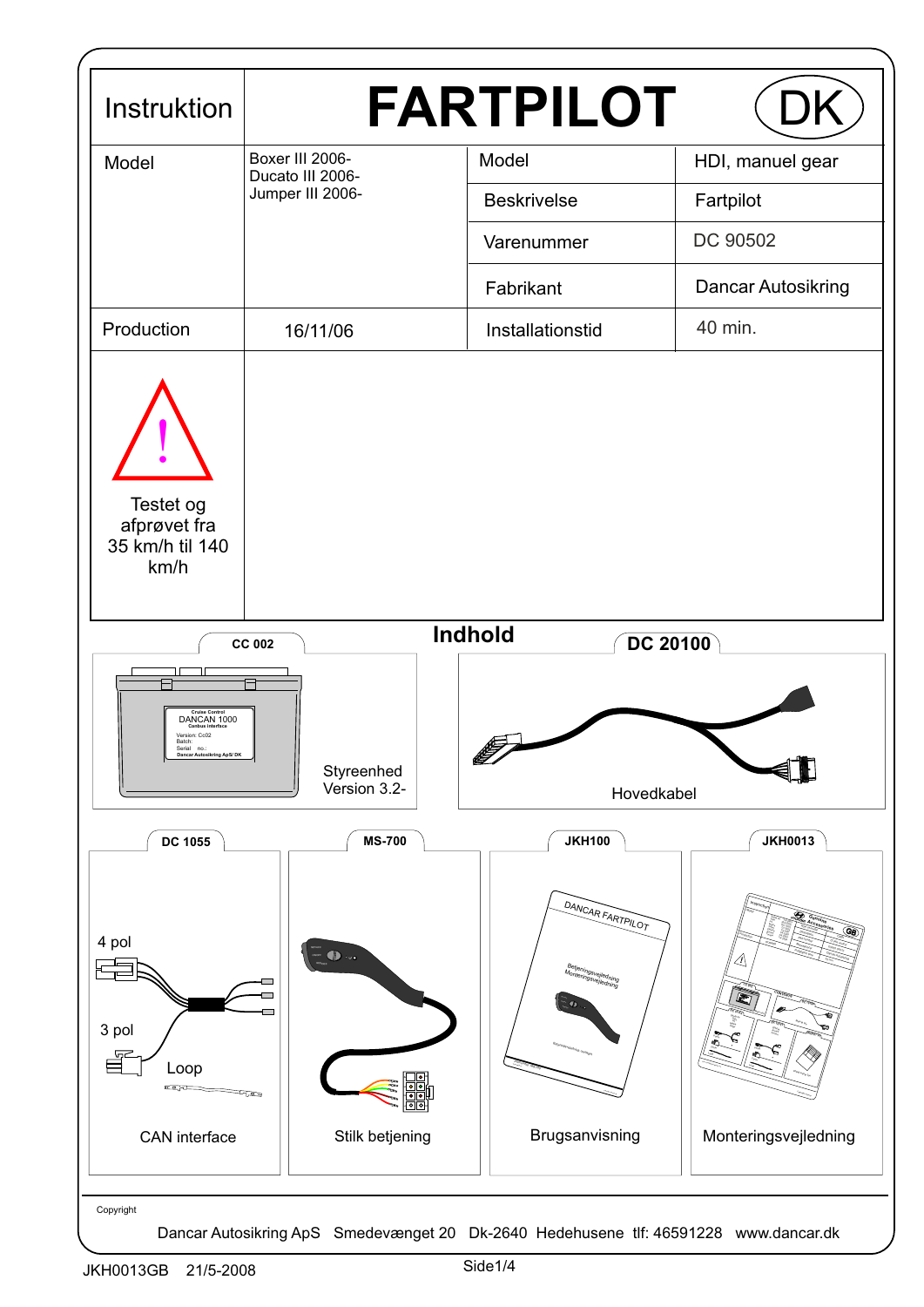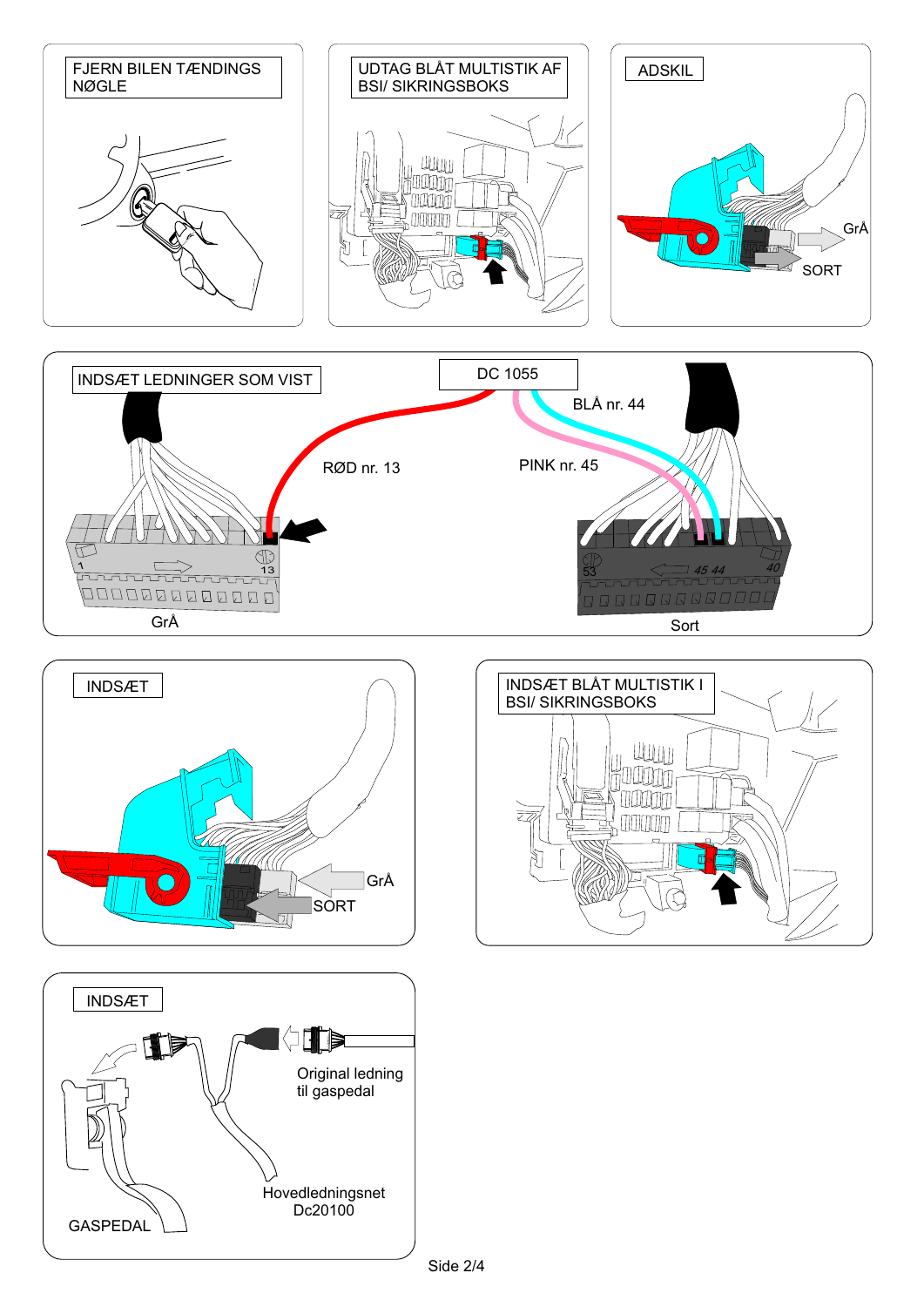

| <b>Teknisk information:</b>    |                    |
|--------------------------------|--------------------|
| Forbrug                        | 20 mAh             |
| Diminsioner:                   | 82X53X27           |
| Vægt:                          | 57 g.              |
| Forsyning:                     | $12 v$ , dc        |
| Mærkning:                      | <b>E11</b> marking |
| TÜV/KBA:                       | 90989              |
| Patent:                        | PR 176226          |
| Brugervejledning:              | Seperat            |
| e <sub>11</sub>                |                    |
| 10R-023610 Part No. 01T-063338 |                    |
|                                |                    |

Side3/4